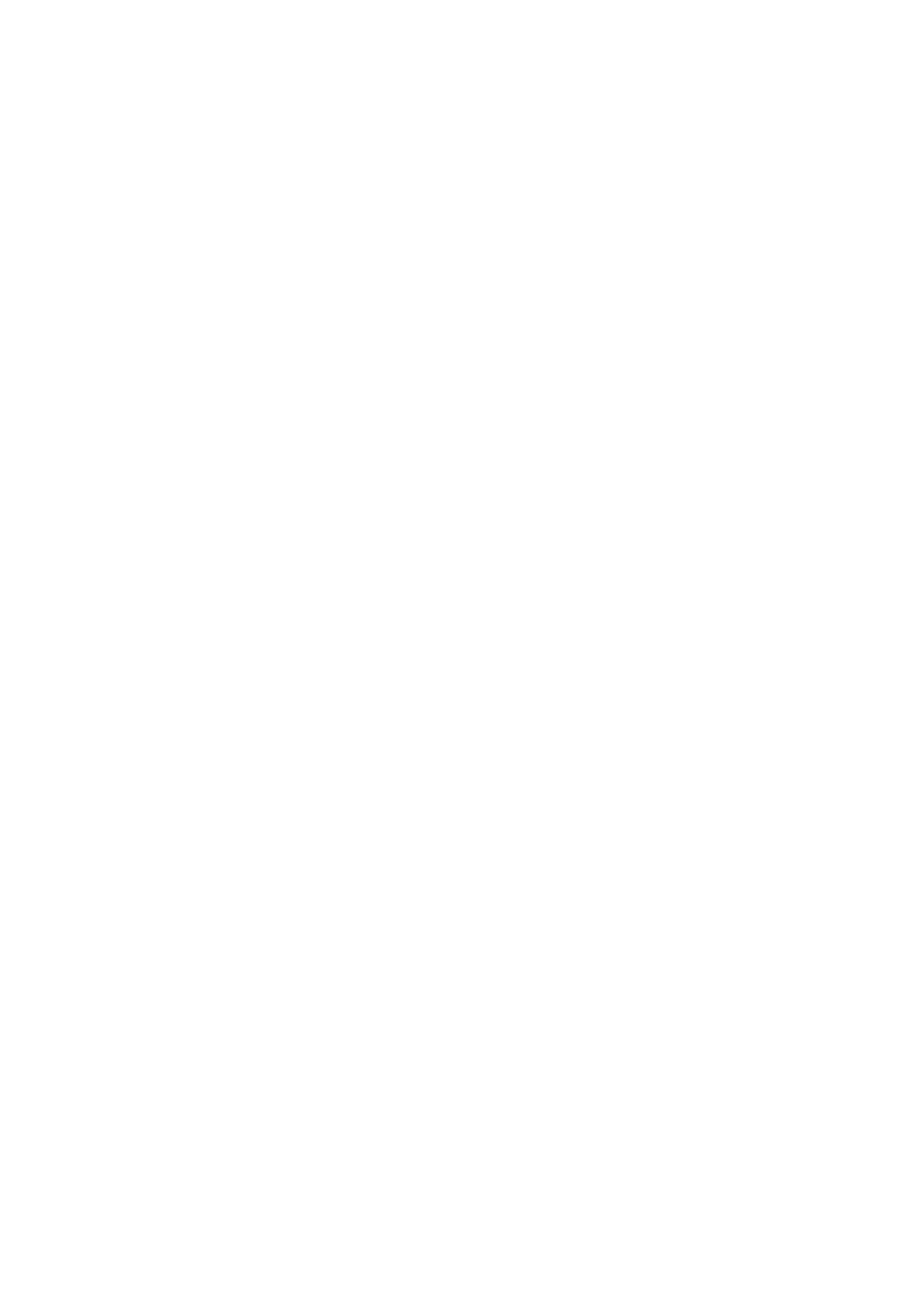## **DATES OF INTEREST TO ASCOBANS IN 2012/2013**

| <b>Date</b>        | Organizer                                             | <b>Title</b>                                                                                                                                                                     | <b>Venue</b>                     | <b>Participation/</b><br><b>Report</b>                              |
|--------------------|-------------------------------------------------------|----------------------------------------------------------------------------------------------------------------------------------------------------------------------------------|----------------------------------|---------------------------------------------------------------------|
| 23/03/12           | North Sea<br>Foundation                               | Workshop: (Inter)national harbour porpoise conservation: How to<br>join forces for a migratory species and which tools are currently<br>available? (www.noordzee.nl)             | Galway, Ireland                  |                                                                     |
| 24/03/12           | ECS / ASCOBANS /<br><b>ACCOBAMS</b>                   | Workshop: The EU Habitats Directive and its Implementation in<br>Relation to Cetaceans (www.iwdg.ie/ecs/)                                                                        | Galway, Ireland                  |                                                                     |
| 24-28/03/12 ECS    |                                                       | 26 <sup>th</sup> Annual Conference of the European Cetacean Society<br>(www.iwdg.ie/ecs/)<br>Workshops (24-25 March)<br>Conference (26-28 March)                                 | Galway, Ireland                  |                                                                     |
| 25/03/12 CBD       |                                                       | 5 <sup>th</sup> Meeting of the Chairs of the Scientific Advisor Bodies of<br><b>Biodiversity-related Conventions (CSAB)</b>                                                      | Dublin, Ireland                  | Borja Heredia<br>(Secretariat)<br>Fernando Spina<br>(CMS ScC Chair) |
| 27-28/03/12 HELCOM |                                                       | Fifth HELCOM CORESET biodiversity expert workshop (HELCOM<br>CORESET BD 5/2012) (www.helcom.fi)                                                                                  | Helsinki,<br>Finland             |                                                                     |
| 27-29/03/12        | Southern Ocean<br>Research<br>Partnership<br>(IWC SC) | Symposium and Workshop: Living whales in the southern ocean -<br>advances in methods for non-lethal cetacean research<br>(www.marinemammals.gov.au/sorp/living-whales-symposium) | Puerto Varas,<br>Chile           |                                                                     |
| 16-20/04/12 OSPAR  |                                                       | Meeting of the Environmental Impact of Human Activities<br>Committee (EIHA 2012) (www.ospar.org)                                                                                 | The Hague,<br><b>Netherlands</b> |                                                                     |
| 30/04-05/05/12 CBD |                                                       | Sixteenth meeting of the Subsidiary Body on Scientific, Technical<br>and Technological Advice (SBSTTA-16) (www.cbd.int/sbstta16/)                                                | Montréal,<br>Canada              |                                                                     |
|                    | 02-03/05/12 Baltic Sea RAC                            | Executive Committee & General Assembly (www.bsrac.org)                                                                                                                           | tbd                              |                                                                     |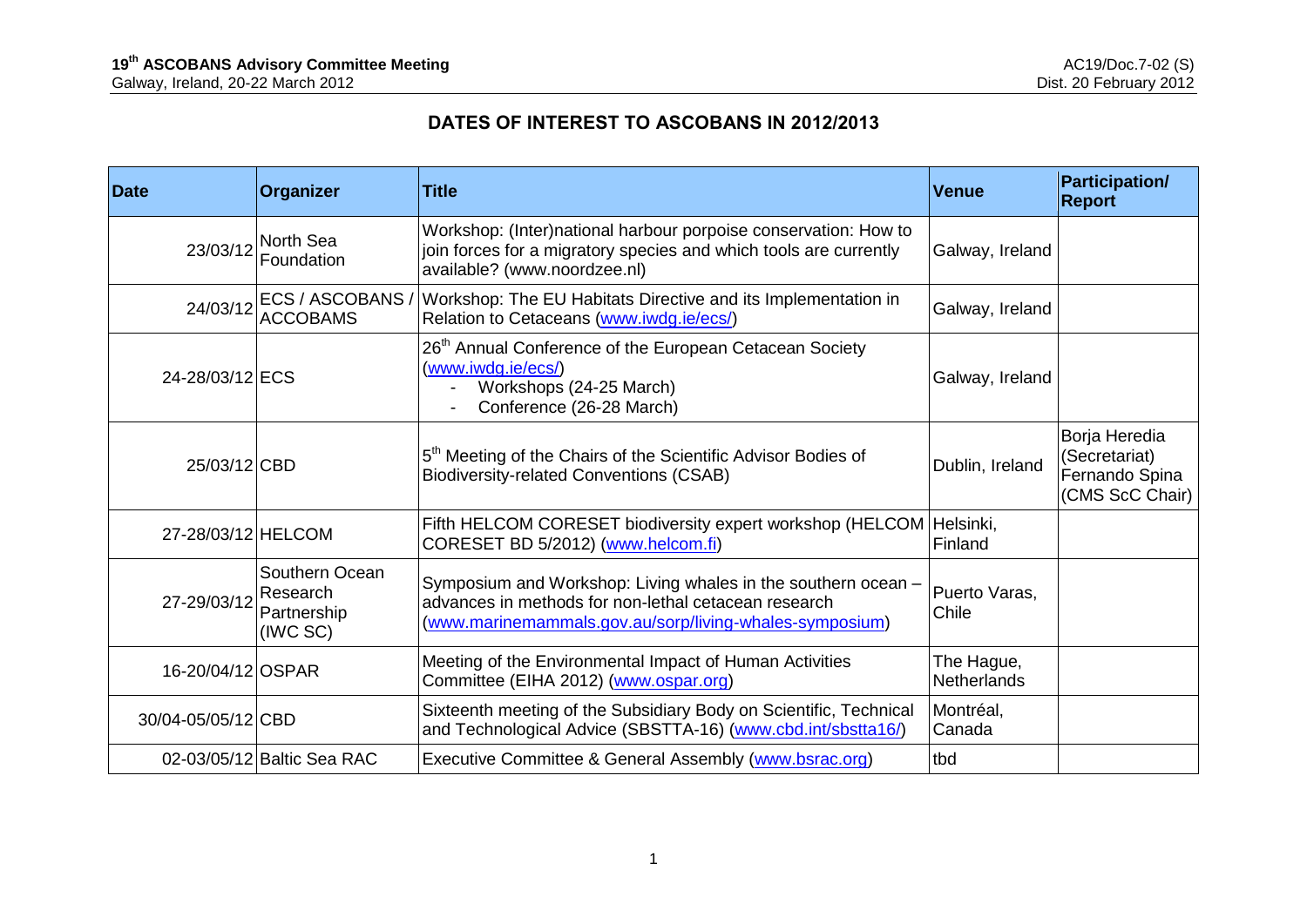## **19<sup>th</sup> ASCOBANS Advisory Committee Meeting and and analysis of the set of the set of the AC19/Doc.7-02 (S)**

Galway, Ireland, 20-22 March 2012 Dist. 20 February 2012

| <b>Date</b>                 | Organizer                                                             | <b>Title</b>                                                                                                                                                                                                                                                                                                      | <b>Venue</b>                    | <b>Participation/</b><br><b>Report</b> |
|-----------------------------|-----------------------------------------------------------------------|-------------------------------------------------------------------------------------------------------------------------------------------------------------------------------------------------------------------------------------------------------------------------------------------------------------------|---------------------------------|----------------------------------------|
| 13-15/05/12 ICES            |                                                                       | Symposium on "Research and ecosystem-based management<br>strategies supporting the implementation of the Marine Strategy<br>Framework Directive" (www.ices.dk)                                                                                                                                                    | Copenhagen,<br><b>Denmark</b>   |                                        |
|                             | $14/05/12$ European<br>Commission                                     | Marine Strategy Coordination Group                                                                                                                                                                                                                                                                                | Brussels,<br>Belgium            |                                        |
| 22-25/05/12 HELCOM          |                                                                       | 14 <sup>th</sup> Meeting of the Nature Protection and Biodiversity Group<br>(HELCOM HABITAT 14/2012) (www.helcom.fi)                                                                                                                                                                                              | Germany                         |                                        |
|                             | <b>Great North</b><br>03-08/06/12 Museum & The<br>Whale Workshop      | North East Marine Wildlife Festival                                                                                                                                                                                                                                                                               | Newcastle,<br>United<br>Kingdom |                                        |
| 05/07/12                    | North Western<br><b>Waters RAC</b>                                    | Executive Committee (www.nwwrac.org)                                                                                                                                                                                                                                                                              | Dublin, Ireland                 |                                        |
| 09/06-06/07/12 IWC          |                                                                       | 64 <sup>th</sup> Annual Meeting of the International Whaling Commission<br>(www.iwcoffice.org)<br>Scientific Committee pre-meeting on Marine Renewable<br>Energy Developments and Cetaceans (9-10 June)<br>Scientific Committee (13-23 June)<br>Conservation Committee (26 June)<br>Commission Meeting (2-6 July) | Panama City,<br>Panama          |                                        |
|                             | German Federal<br>18-22/06/12 Agency for Nature<br>Conservation (BfN) | 3rd International Conference on Progress in Marine Conservation<br>in Europe 2012 (www.bfn.de/habitatmare/de/tagungen-progress-<br>in-marine-conservation-in-europe-2012.php)                                                                                                                                     | Stralsund,<br>Germany           |                                        |
| 25-29/06/12 OSPAR           |                                                                       | OSPAR Commission (OSPAR 2012) (www.ospar.org)                                                                                                                                                                                                                                                                     | Bonn, Germany                   |                                        |
| 28/08-01/09/12 Conservation | Society for<br><b>Biology</b>                                         | European Congress of Conservation Biology 2012<br>(www.eccb2012.org/)                                                                                                                                                                                                                                             | Glasgow,<br>United<br>Kingdom   |                                        |
| 11-12/09/12 HELCOM          |                                                                       | Sixth Meeting of the ad hoc HELCOM SEAL Expert Group<br>(HELCOM SEAL 6/2012) (www.helcom.fi)                                                                                                                                                                                                                      | St. Petersburg,<br>Russia       |                                        |